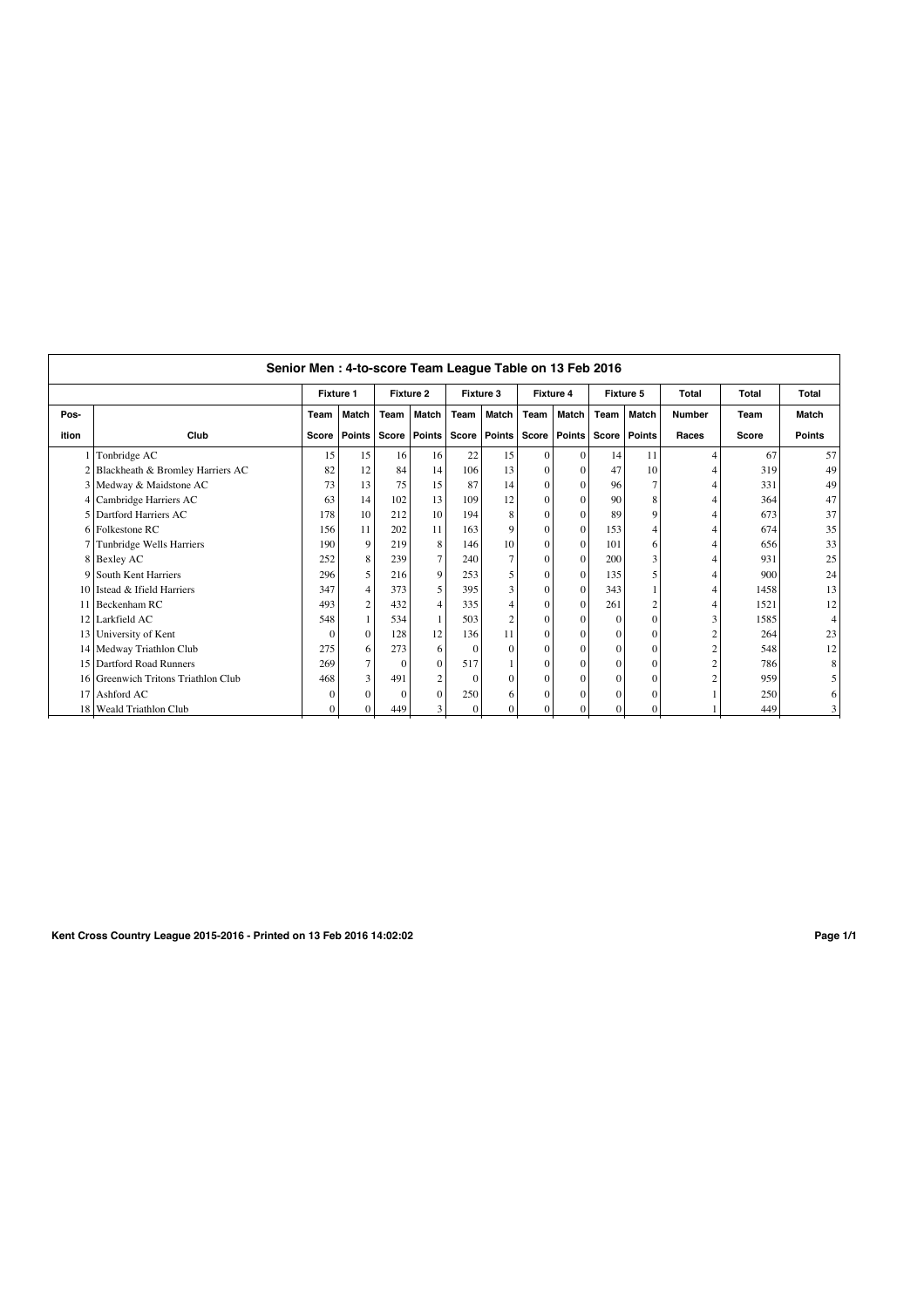| Senior Men: 12-to-score Team League Table on 13 Feb 2016 |                                    |                  |                |                  |                         |           |                |                  |                |                |         |               |       |               |
|----------------------------------------------------------|------------------------------------|------------------|----------------|------------------|-------------------------|-----------|----------------|------------------|----------------|----------------|---------|---------------|-------|---------------|
|                                                          |                                    | <b>Fixture 1</b> |                | <b>Fixture 2</b> |                         | Fixture 3 |                | <b>Fixture 4</b> |                | Fixture 5      |         | Total         | Total | Total         |
| Pos-                                                     |                                    | Team             | <b>Match</b>   | Team             | Match                   | Team      | Match          | Team             | Match          | Team           | l Match | <b>Number</b> | Team  | Match         |
| ition                                                    | Club                               | Score            | Points         | Score            | Points                  |           | Score   Points |                  | Score   Points | Score   Points |         | Races         | Score | <b>Points</b> |
|                                                          | Tonbridge AC                       | 156              | 8              | 147              | 6 <sup>1</sup>          | 134       |                |                  | $\mathbf{0}$   | 310            |         |               | 747   | 24            |
|                                                          | 2 Cambridge Harriers AC            | 751              | 6              | 1241             | $\overline{c}$          | 867       |                | $\Omega$         | $\mathbf{0}$   | 659            |         |               | 3518  | 14            |
|                                                          | 3 Tunbridge Wells Harriers         | 1013             | $\overline{4}$ | 1020             | $\overline{3}$          | 741       |                |                  | $\Omega$       | 678            |         |               | 3452  | 13            |
|                                                          | 4 Blackheath & Bromley Harriers AC | 741              | 7 <sub>1</sub> | 606              | 5                       | 887       |                | $\Omega$         | $\Omega$       |                |         | 3             | 2234  | 14            |
|                                                          | 5 Folkestone RC                    | 1249             | $\overline{2}$ | 1375             |                         | 1235      |                | $\Omega$         | $\Omega$       |                |         |               | 3859  | 4             |
|                                                          | 6 Dartford Harriers AC             | 780              |                | 0                | $\Omega$                | $\Omega$  |                | $\Omega$         | $\Omega$       | 513            |         | ↑             | 1293  | 9             |
|                                                          | 7 Medway & Maidstone AC            | 1027             | 3              | 787              | $\overline{\mathbf{4}}$ | $\Omega$  |                | $\Omega$         | $\Omega$       |                |         |               | 1814  |               |
|                                                          | 8 Bexley AC                        |                  | $\Omega$       |                  | $\Omega$                | $\Omega$  |                |                  | $\Omega$       | 892            |         |               | 892   |               |
|                                                          | 9 Medway Triathlon Club            | 1669             |                |                  | 0                       |           |                |                  | 0              |                |         |               | 1669  |               |

**Kent Cross Country League 2015-2016 - Printed on 13 Feb 2016 14:02:18 Page 1/1**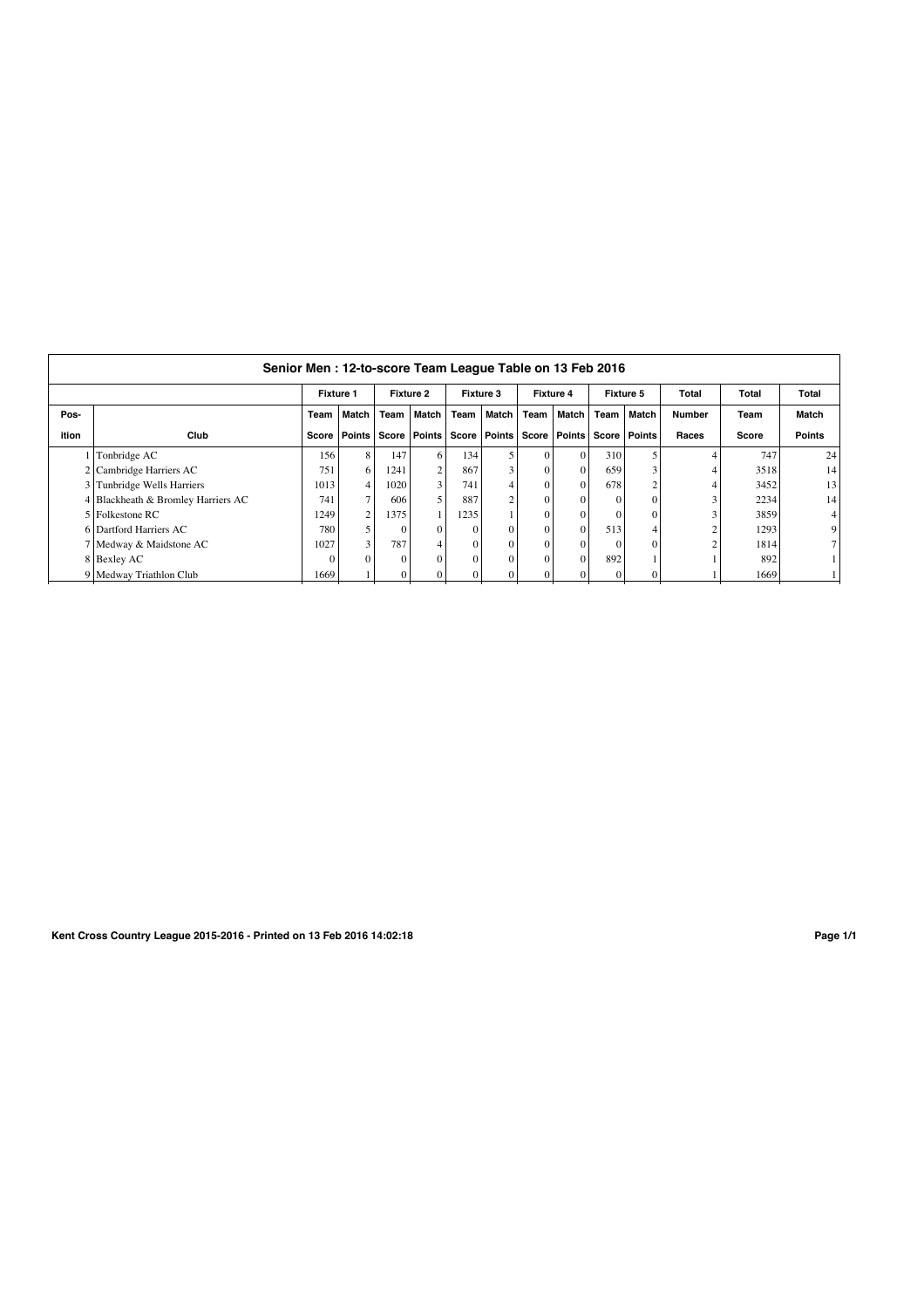|       | Senior Women: 3-to-score Team League Table on 13 Feb 2016 |                  |                |                  |                |              |                |                  |                |           |                |                |              |               |
|-------|-----------------------------------------------------------|------------------|----------------|------------------|----------------|--------------|----------------|------------------|----------------|-----------|----------------|----------------|--------------|---------------|
|       |                                                           | <b>Fixture 1</b> |                | <b>Fixture 2</b> |                | Fixture 3    |                | <b>Fixture 4</b> |                | Fixture 5 |                | <b>Total</b>   | <b>Total</b> | <b>Total</b>  |
| Pos-  |                                                           | Team             | <b>Match</b>   | Team             | Match          | Team         | Match          | Team             | Match          | Team      | Match          | <b>Number</b>  | Team         | Match         |
| ition | Club                                                      |                  | Score   Points | Score            | <b>Points</b>  |              | Score   Points | Score            | <b>Points</b>  |           | Score   Points | Races          | Score        | <b>Points</b> |
|       | 1 Blackheath & Bromley Harriers AC                        | 12               | 14             | 22               | 14             | $\Omega$     | $\Omega$       | 37               | 12             | 10        | 10             | 4              | 81           | 50            |
|       | 2 Paddock Wood AC                                         | 32               | 12             | 16               | 15             | $\Omega$     | $\Omega$       | 13               | 13             | 12        |                | 4              | 73           | 49            |
|       | 3 Medway & Maidstone AC                                   | 40               | 11             | 35               | 12             | $\Omega$     | $\Omega$       | 56               | 11             | 54        |                | 4              | 185          | 41            |
|       | 4 Tonbridge AC                                            | 28               | 13             | 66               | 11             | $\Omega$     | $\Omega$       | $\mathbf{8}$     | 14             | 84        |                | 4              | 186          | 40            |
|       | 5 Cambridge Harriers AC                                   | 73               | $\tau$         | 34               | 13             | $\Omega$     | $\Omega$       | 106              | 5              | 33        |                | 4              | 246          | 33            |
|       | 6 Greenwich Tritons Triathlon Club                        | 62               | 10             | 105              | 7              | $\Omega$     | $\Omega$       | 58               | 10             | 75        |                | 4              | 300          | 33            |
|       | 7 Tunbridge Wells Harriers                                | 64               | 9              | 105              | 6              | $\Omega$     | $\Omega$       | 71               | 8              | 78        |                | 4              | 318          | 27            |
|       | 8 Folkestone RC                                           | 86               | 5              | 74               | 10             | $\Omega$     | $\Omega$       | 84               | $\overline{7}$ | 75        |                | 4              | 319          | 27            |
|       | 9 Dartford Harriers AC                                    | 126              | $\overline{4}$ | 76               | $\mathbf Q$    | $\Omega$     | $\Omega$       | 99               | 6              | 79        |                | 4              | 380          | 22            |
|       | 10 Bexley AC                                              | 197              |                | 126              | 5              | $\mathbf{0}$ | $\Omega$       | 164              | $\sqrt{2}$     | 156       |                | 4              | 643          | 9             |
|       | 11 Beckenham RC                                           | 84               | 6 <sup>1</sup> | 90               | 8              | $\Omega$     | $\Omega$       | 68               | 9              | $\theta$  |                | 3              | 242          | 23            |
|       | 12 Istead & Ifield Harriers                               | 189              | 3              | 194              | $\overline{c}$ | $\Omega$     | $\Omega$       | 176              |                | $\Omega$  |                | 3              | 559          | 6             |
|       | 13 Ashford AC                                             | $\Omega$         | $\Omega$       | 182              | 3              | $\Omega$     | $\Omega$       | 123              | 4              | $\Omega$  |                | $\overline{c}$ | 305          |               |
|       | 14 Medway Triathlon Club                                  | 194              | $\overline{c}$ | 219              |                | $\Omega$     | $\Omega$       | $\Omega$         | $\theta$       | $\Omega$  |                | $\overline{c}$ | 413          |               |
|       | 15 Invicta East Kent AC                                   | 71               | 8              | $\Omega$         | O              | $\Omega$     | $\Omega$       | $\Omega$         | $\theta$       | 0         |                |                | 71           |               |
|       | 16 Larkfield AC                                           | $\Omega$         | $\Omega$       | 167              |                | $\Omega$     | $\Omega$       |                  | 0              | 0         |                |                | 167          |               |
|       | 17 University of Kent                                     | $\Omega$         | $\Omega$       | $\Omega$         |                | $\Omega$     | $\Omega$       | 154              | 3              | 0         |                |                | 154          |               |
|       |                                                           |                  |                |                  |                |              |                |                  |                |           |                |                |              |               |

**Kent Cross Country League 2015-2016 - Printed on 13 Feb 2016 13:17:15 Page 1/1**